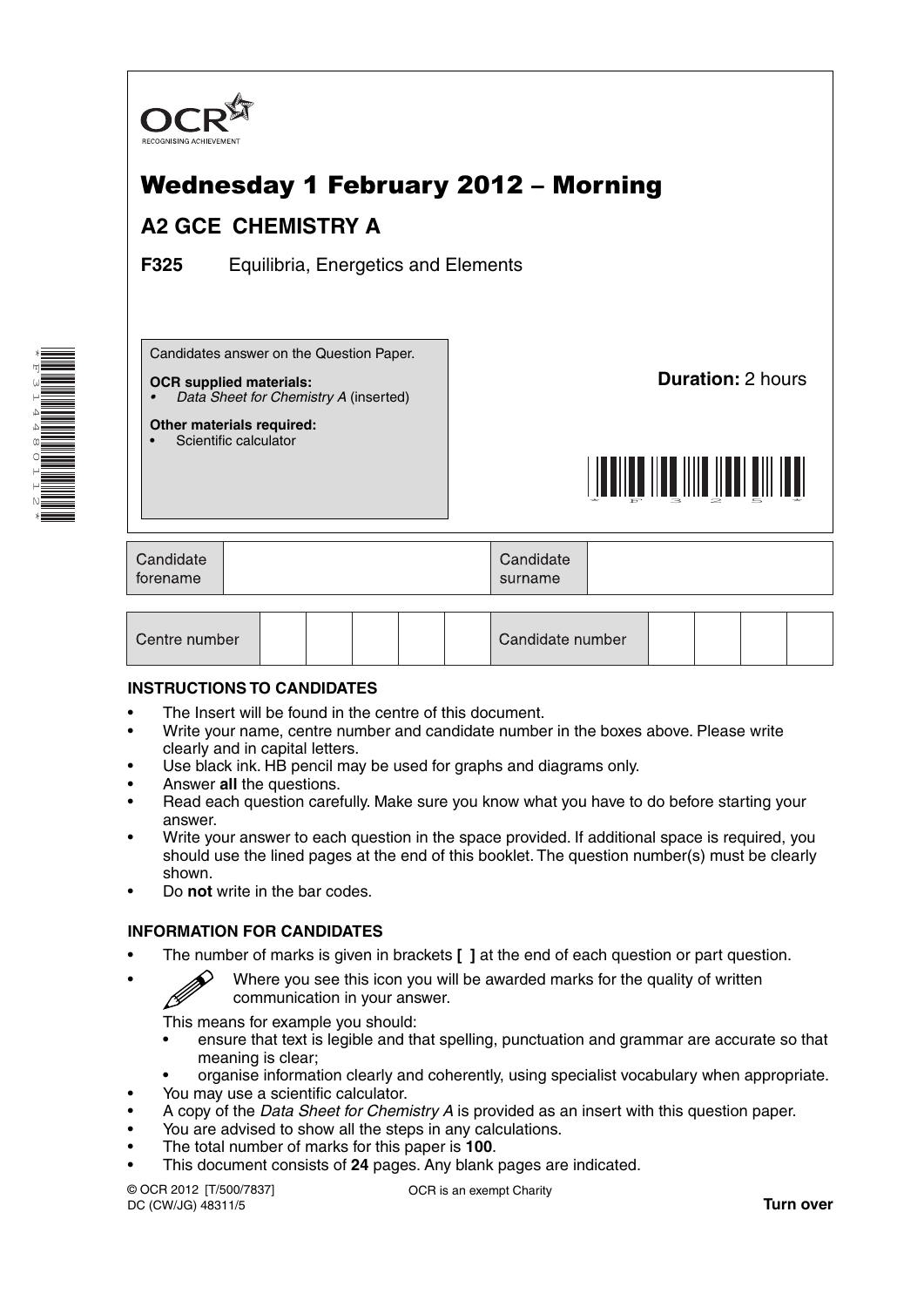#### Answer **all** the questions.

**1** A student investigates the reaction between iodine,  $I_2$ , and propanone,  $(CH_3)_2CO$ , in the presence of aqueous hydrochloric acid, HC*l*(aq).

The results of the investigation are shown below.

## **Rate–concentration graph**



 $[I<sub>2</sub>(aq)]$  $/mol$  dm<sup>-3</sup>

## **Results of initial rates experiments**

| experiment | $[(CH3)2CO(aq)]$<br>/ mol dm <sup>-3</sup> | [HC $l$ (aq)]<br>/ mol dm <sup>-3</sup> | initial rate<br>/ mol dm <sup>-3</sup> s <sup>-1</sup> |
|------------|--------------------------------------------|-----------------------------------------|--------------------------------------------------------|
|            | $1.50 \times 10^{-3}$                      | $2.00 \times 10^{-2}$                   | $2.10 \times 10^{-9}$                                  |
| 2          | $3.00 \times 10^{-3}$                      | $2.00 \times 10^{-2}$                   | $4.20 \times 10^{-9}$                                  |
| 3          | $3.00 \times 10^{-3}$                      | $5.00 \times 10^{-2}$                   | $1.05 \times 10^{-8}$                                  |

(a) Determine the orders with respect to  $I_2$ ,  $(CH_3)_2$ CO and HC*l*, the rate equation and the rate constant for the reaction.

Explain all of your reasoning.

 ................................................................................................................................................... ................................................................................................................................................... ................................................................................................................................................... ................................................................................................................................................... ................................................................................................................................................... ...................................................................................................................................................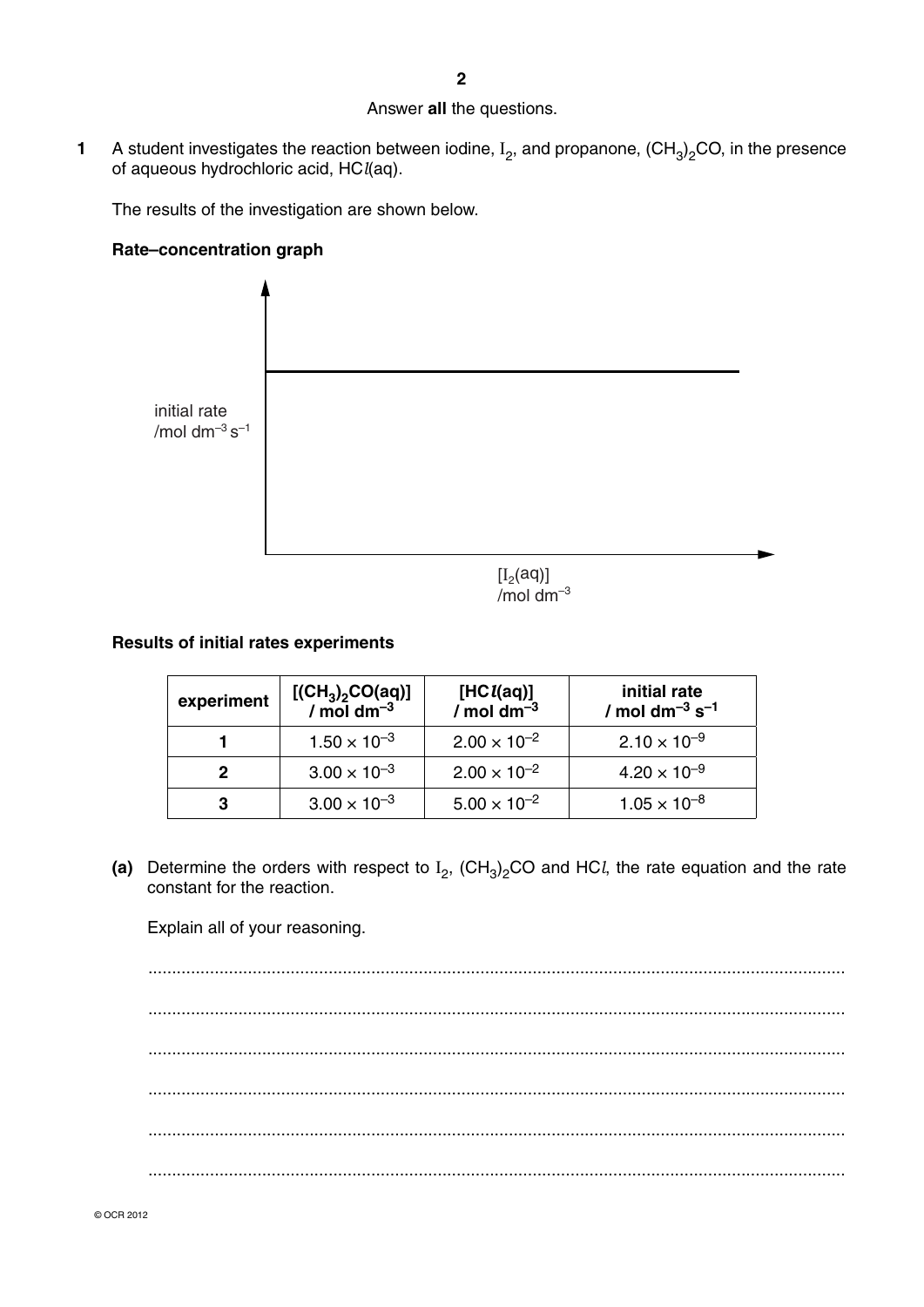(b) The student then investigates the reaction of hydrogen,  $H_2$ , and iodine monochloride, ICl.

The equation for this reaction is shown below.

 $H_2(g) + 2ICl(g) \rightarrow 2HCl(g) + I_2(g)$ 

The rate equation for this reaction is shown below.

rate = 
$$
k[H_2(g)]
$$
 [IC $l(g)$ ]

Predict a possible two-step mechanism for this reaction. The first step should be the rate-determining step.

| step : |  |
|--------|--|
| step 2 |  |

[Total: 11]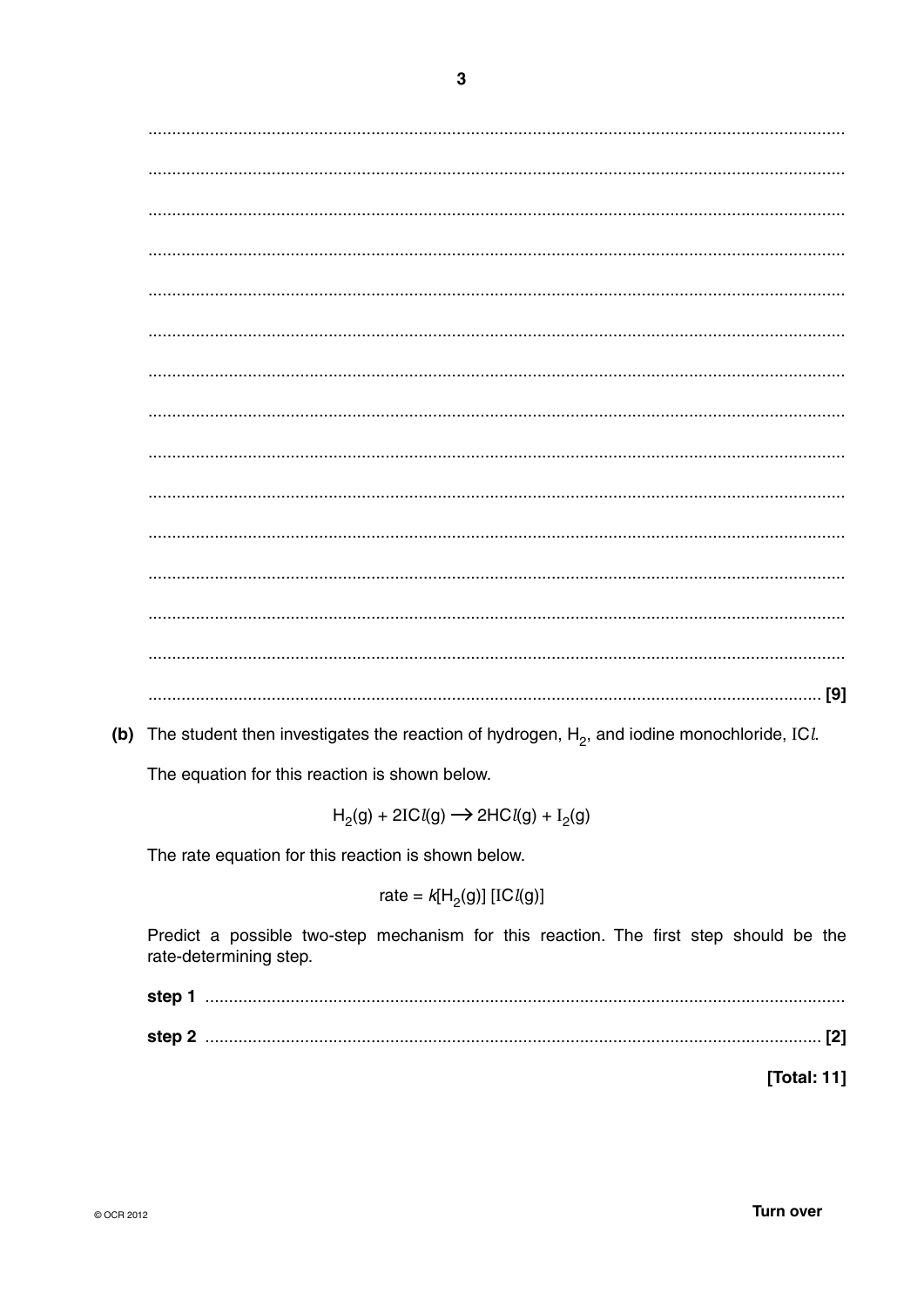**2** Lattice enthalpies can be calculated indirectly using Born–Haber cycles.

**Table 2.1** shows enthalpy changes needed to calculate the lattice enthalpy of sodium oxide, Na<sub>2</sub>O.

| letter | enthalpy change                  | energy /kJ mol <sup>-1</sup> |
|--------|----------------------------------|------------------------------|
| A      | 1st electron affinity of oxygen  | $-141$                       |
| в      | 2nd electron affinity of oxygen  | $+790$                       |
| C      | 1st ionisation energy of sodium  | +496                         |
| D      | atomisation of oxygen            | $+249$                       |
| Е      | atomisation of sodium            | $+108$                       |
| F      | formation of sodium oxide        | $-414$                       |
| G      | lattice enthalpy of sodium oxide |                              |

## **Table 2.1**

 **(a)** Define the term *lattice enthalpy*.

 ................................................................................................................................................... ................................................................................................................................................... ................................................................................................................................................... .............................................................................................................................................. **[2]**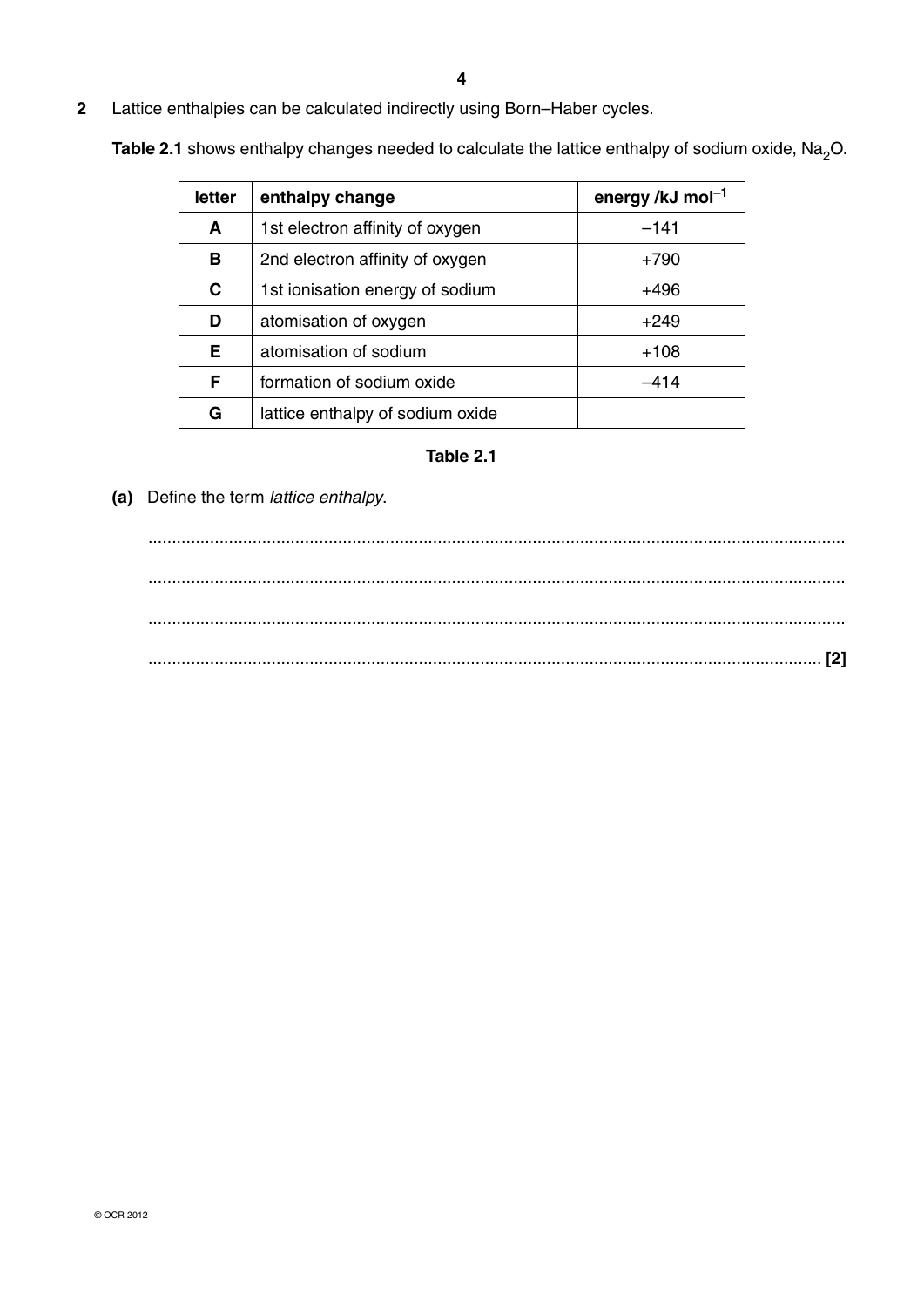- (b) The Born-Haber cycle below links the lattice enthalpy of sodium oxide with its enthalpy change of formation.
	- $(i)$ On the Born-Haber cycle, write the correct letter from Table 2.1 in each box.



(ii) Calculate the lattice enthalpy of sodium oxide, G.

 $[3]$ 

(c) Explain why it is difficult to predict whether the lattice enthalpy of magnesium sulfide would be more or less exothermic than the lattice enthalpy of sodium oxide.

**Turn over**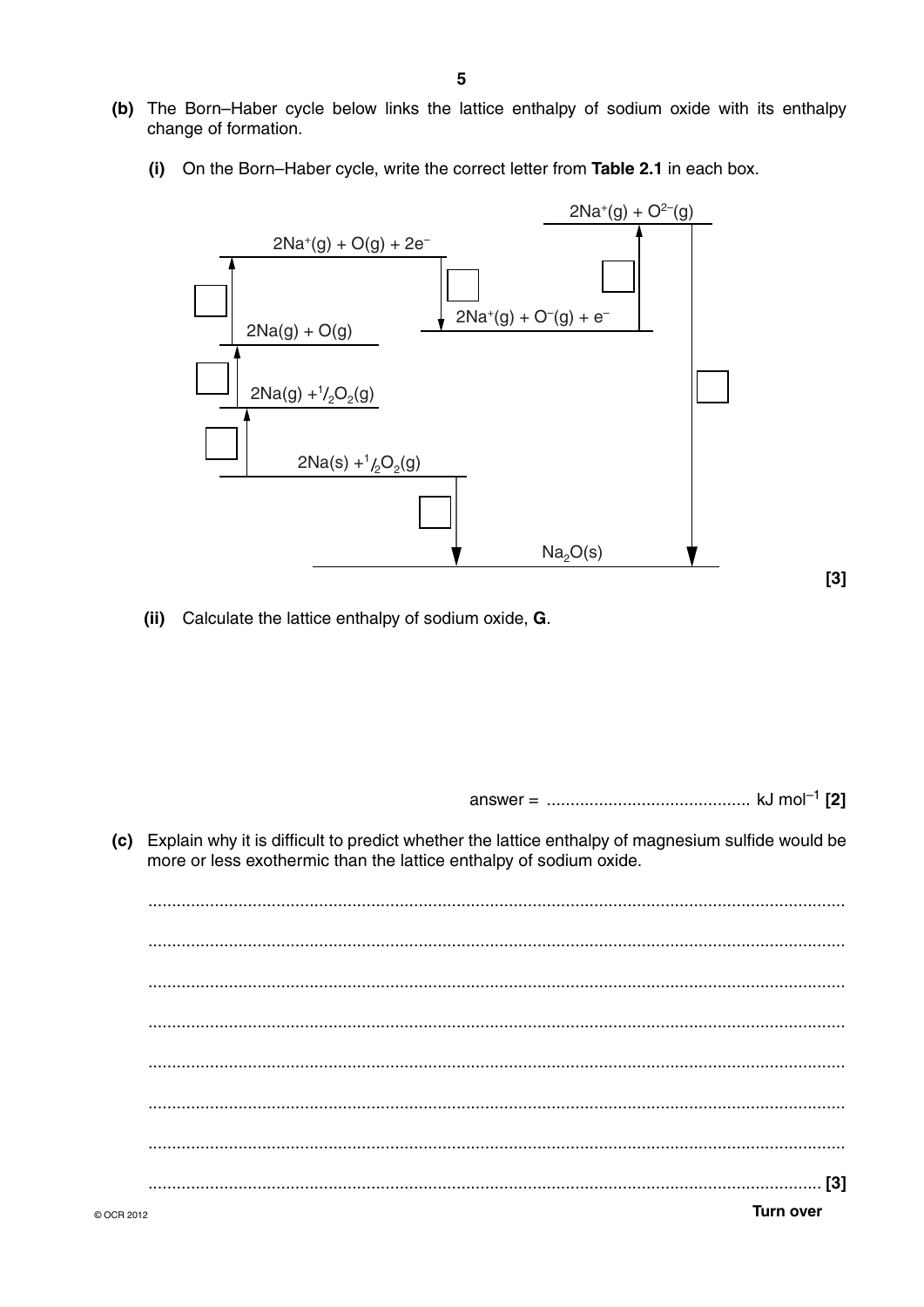- (d) A student wanted to determine the lattice enthalpy of sodium carbonate,  $Na<sub>2</sub>CO<sub>3</sub>$ . Unfortunately this is very difficult to do using a similar Born-Haber cycle to that used for sodium oxide in (b).
	- (i) Suggest why this is very difficult.

- (ii) The student thought that he could determine the lattice enthalpy of  $\text{Na}_2\text{CO}_3$  using a Born-Haber cycle that links lattice enthalpy with enthalpy change of solution. The enthalpy change of solution of  $\text{Na}_2\text{CO}_3$  is exothermic.
	- Sketch this Born-Haber cycle,
	- Explain how the lattice enthalpy of  $\text{Na}_2\text{CO}_3$  could be calculated from the enthalpy changes in the cycle.

[Total: 14]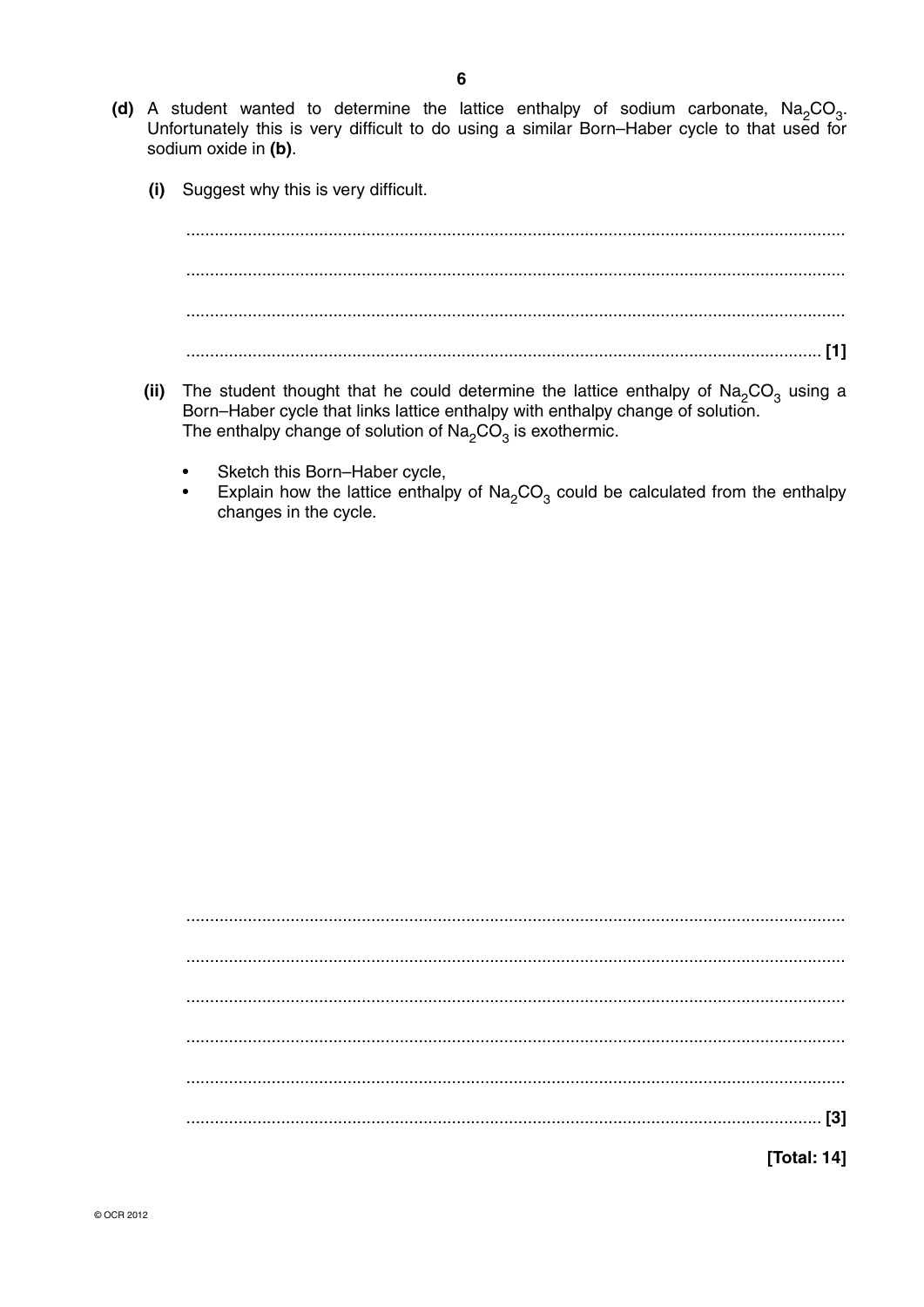- **3** Cobalt is a transition element. Solid compounds of cobalt are often complexes and in solution, complex ions are formed.
	- **(a)** In its complexes, the common oxidation numbers of cobalt are +2 and +3.

Complete the electron configurations of cobalt as the element and in the +3 oxidation state:

|     |      | cobalt as the element:                                                           |                                                                                                        |
|-----|------|----------------------------------------------------------------------------------|--------------------------------------------------------------------------------------------------------|
|     |      | cobalt in the +3 oxidation state:                                                |                                                                                                        |
|     |      | which is typical of ions of a transition element.                                | (b) State one property of cobalt(II) and cobalt(III), other than their ability to form complex ions,   |
|     |      |                                                                                  |                                                                                                        |
|     |      |                                                                                  |                                                                                                        |
| (c) |      | Complex ions contain ligands.                                                    |                                                                                                        |
|     |      | State the meaning of the term ligand.                                            |                                                                                                        |
|     |      |                                                                                  |                                                                                                        |
|     |      |                                                                                  |                                                                                                        |
|     |      |                                                                                  |                                                                                                        |
|     |      |                                                                                  |                                                                                                        |
| (d) |      | Aqueous cobalt(II) sulfate, $CoSO4(aq)$ , takes part in the following reactions. |                                                                                                        |
|     |      | reaction taking place.                                                           | For each reaction, state the formula of the transition element species formed and the type of          |
|     | (i)  | Aqueous cobalt(II) sulfate, $CoSO4(aq)$ , reacts with aqueous sodium hydroxide.  |                                                                                                        |
|     |      |                                                                                  |                                                                                                        |
|     |      |                                                                                  |                                                                                                        |
|     | (ii) |                                                                                  | Aqueous $\text{cobalt(II)}$ sulfate, $\text{CoSO}_4(aq)$ , reacts with concentrated hydrochloric acid. |
|     |      |                                                                                  |                                                                                                        |
|     |      |                                                                                  |                                                                                                        |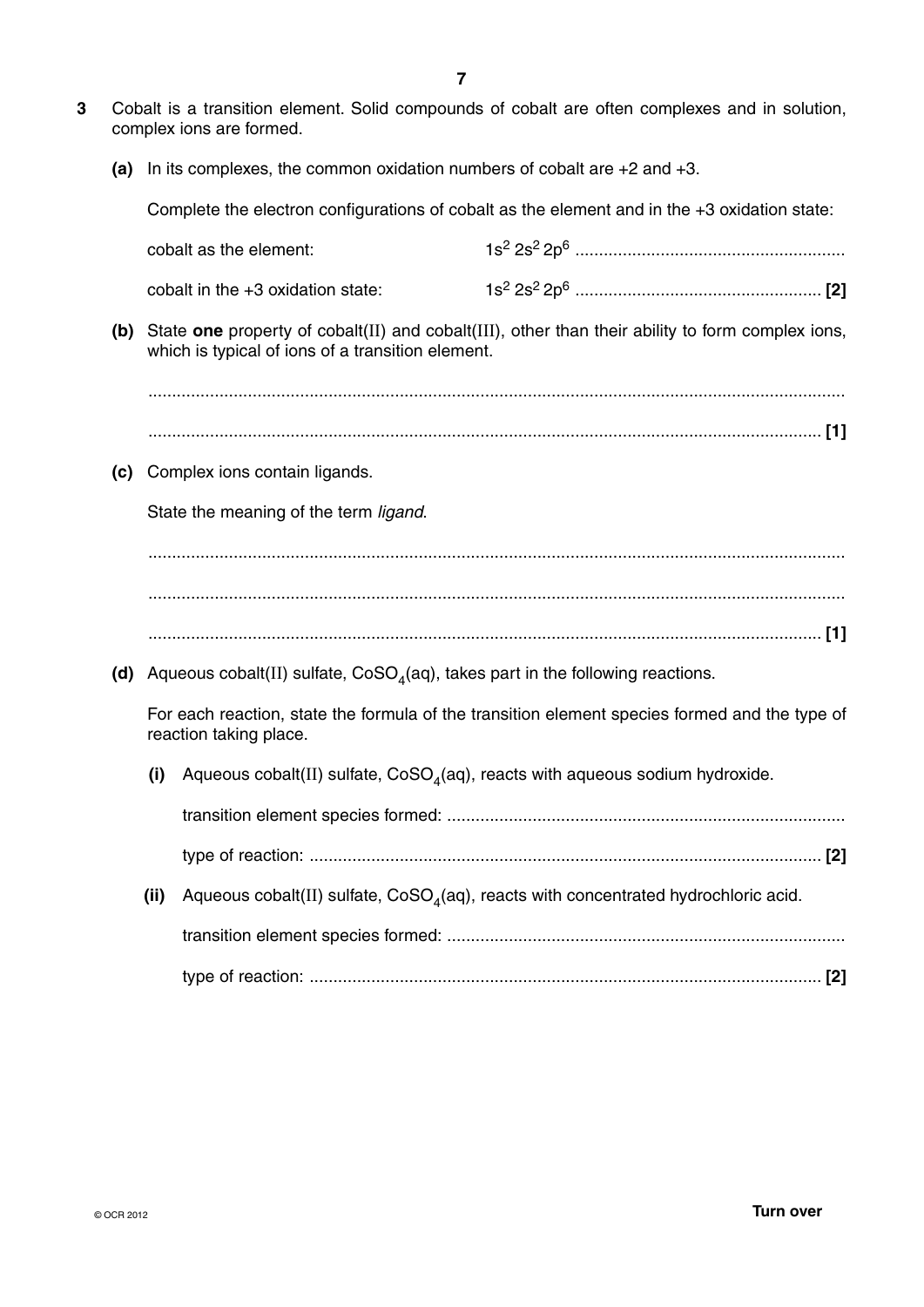**(e)** Cobalt(III) chloride, CoC*l* 3, reacts with ammonia to form a range of complexes. These complexes contain different amounts of ammonia. Information about these complexes is summarised below.

| complex | formula       | formula of<br>complex                                                 |  |
|---------|---------------|-----------------------------------------------------------------------|--|
| А       | $CoCl3(NH3)6$ | $[Co(NH_3)_6]^{3+}3Cl^-$                                              |  |
| R       | $CoCl3(NH3)5$ | [Co(NH <sub>3</sub> ) <sub>5</sub> Cl <sup>2+</sup> 2Cl <sup>-1</sup> |  |
| C.      | $CoCl3(NH3)4$ | $[Co(NH_3)_4Cl_2]^+Cl^-$                                              |  |
|         | $CoCl3(NH3)4$ | $[Co(NH_3)_4Cl_2]^+Cl^-$                                              |  |

The complex ions **C** and **D** are stereoisomers.

 **(i)** Complete the diagrams below to suggest possible structures for the complex ion in complexes **A** to **D**.



**[4]**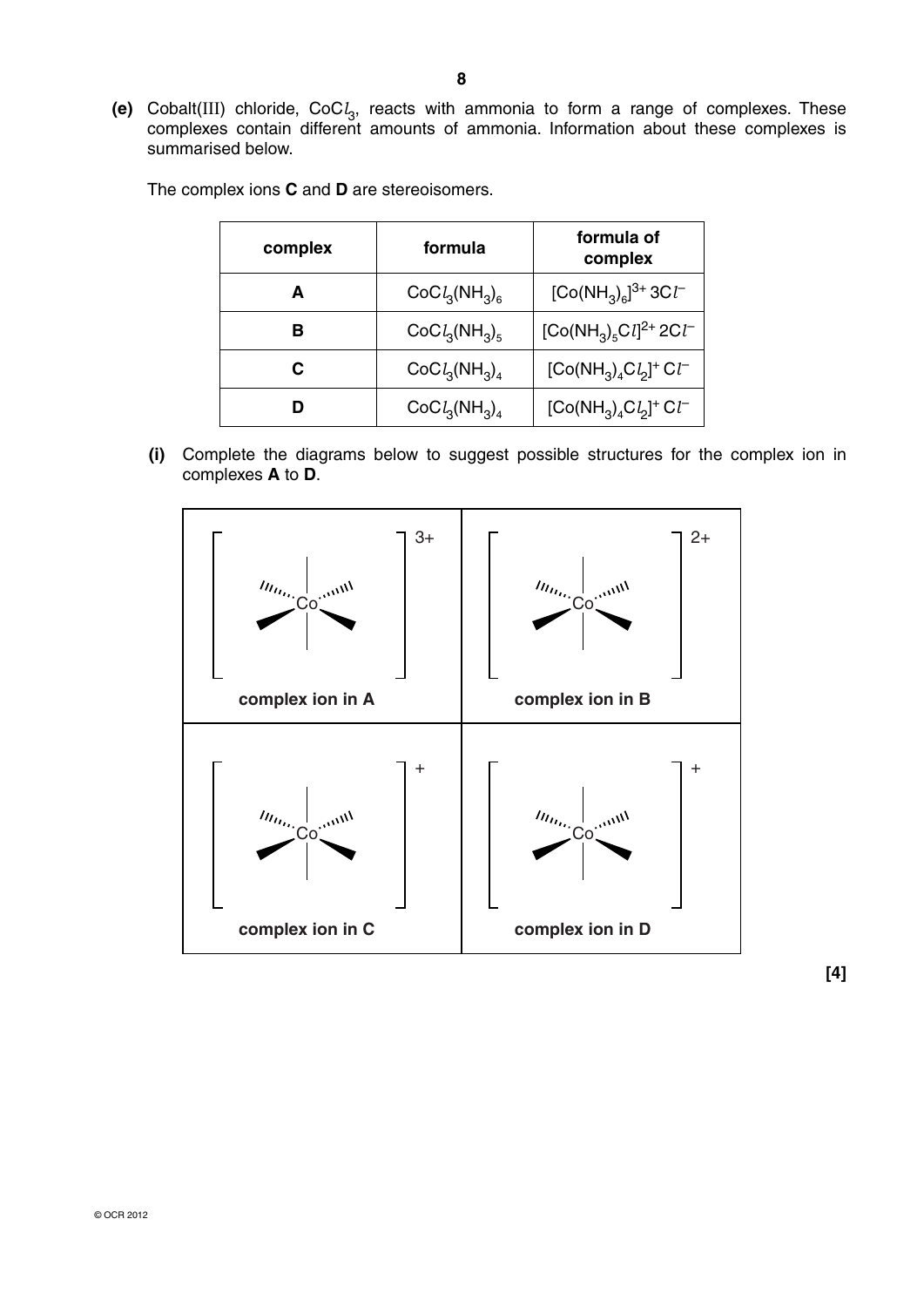(ii) Chemists provided evidence for the formulae of these complexes from their reactions with aqueous silver nitrate. Aqueous silver nitrate reacts with aqueous halide ions in a precipitation reaction.

An excess of silver nitrate solution was reacted with 0.0100 mol of one of the complexes A to D. 2.868 g of a precipitate was formed.

Determine which complex was reacted.



In your answer you should explain how the result of the experiment would allow the formula of the complex to be identified.

[Total: 15]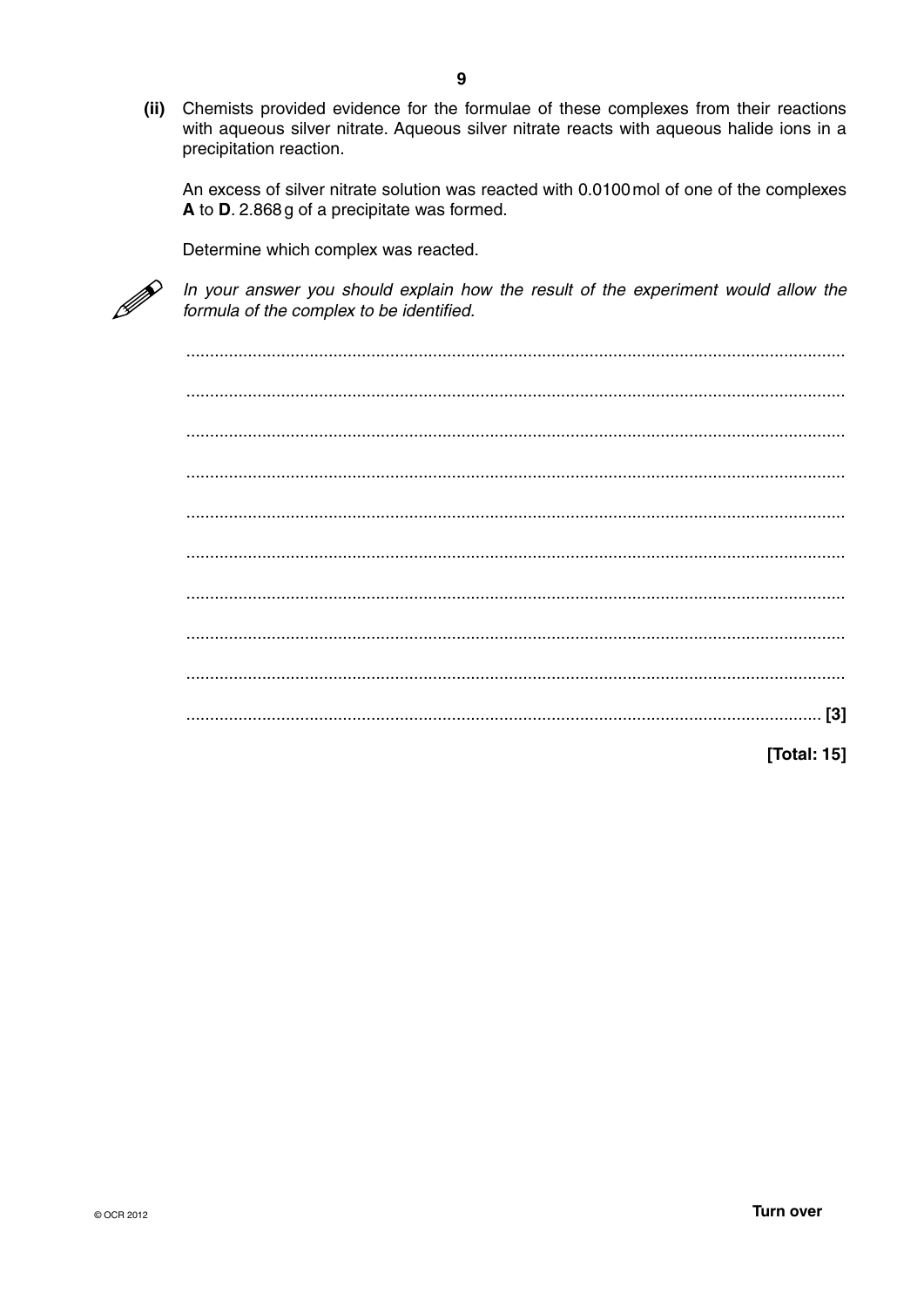- **4** This question looks at acids, bases and buffer solutions.
	- (a) Nitric acid, HNO<sub>3</sub>, is a strong Brønsted–Lowry acid. Nitrous acid,  $\overrightarrow{HNO}_2$ , is a weak Brønsted–Lowry acid with a  $K_a$  value of 4.43  $\times$  10<sup>-4</sup> moldm<sup>-3</sup>.
		- **(i)** What is the difference between a strong acid and a weak acid?

 ........................................................................................................................................... ........................................................................................................................................... ...................................................................................................................................... **[1]**

**(ii)** What is the expression for the acid dissociation constant,  $K_a$ , of nitrous acid, HNO<sub>2</sub>?

**[1]**

**(iii)** Calculate the pH of 0.375 moldm<sup>-3</sup> nitrous acid,  $HNO<sub>2</sub>$ .

Give your answer to **two** decimal places.

pH = ......................................................... **[2]**

 **(iv)** A student suggests that an acid–base equilibrium is set up when nitric acid is mixed with nitrous acid.

Complete the equation for the equilibrium that would be set up and label the conjugate acid–base pairs.

 HNO3 + HNO2 ................... + ................... .......... .......... ................... ...................

**[2]**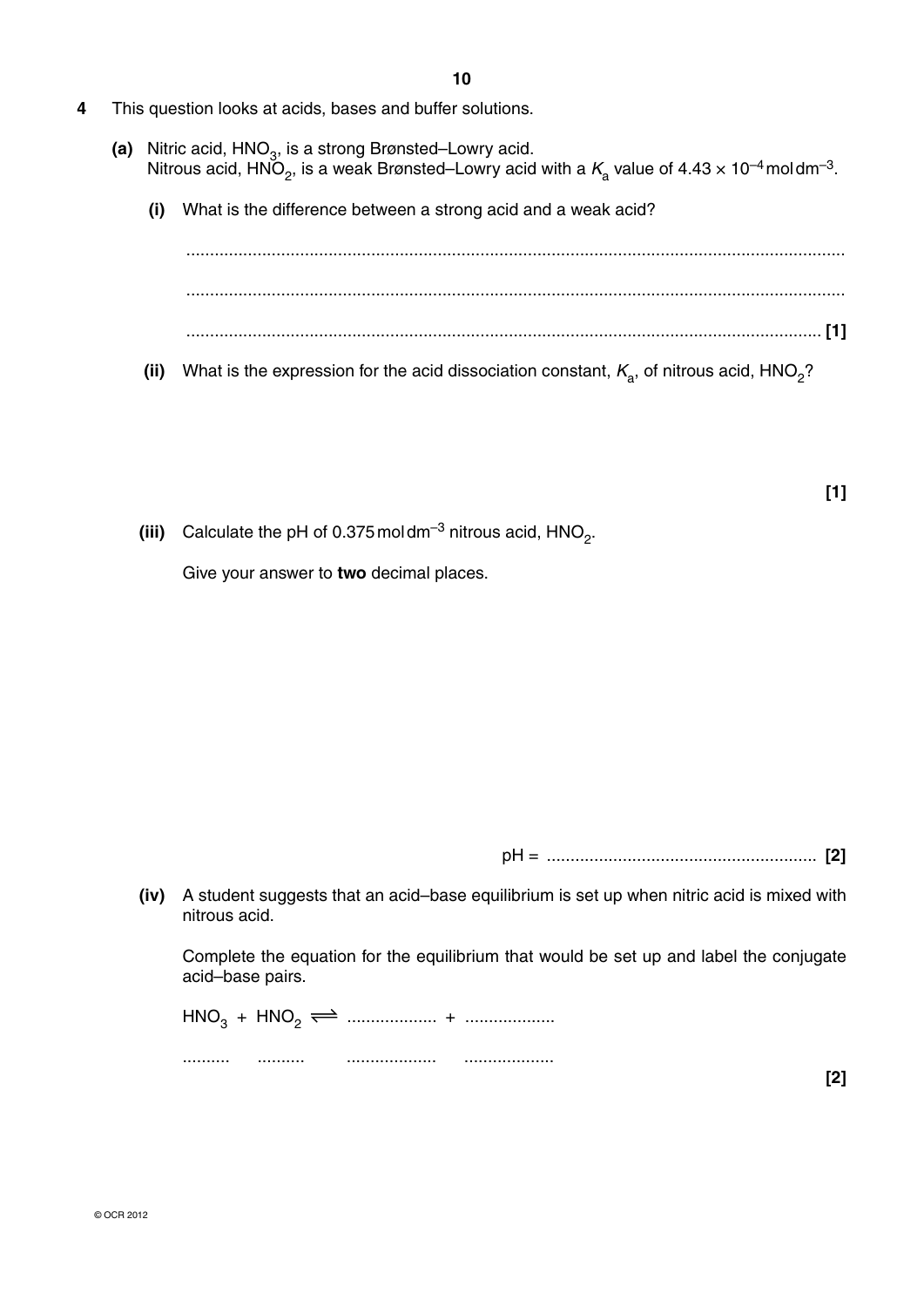- **(b)** Calcium hydroxide, Ca(OH)<sub>2</sub>, is a strong Brønsted–Lowry base.
	- **(i)** Explain what is meant by the term *Brønsted–Lowry base*.

 ........................................................................................................................................... ...................................................................................................................................... **[1]**

(ii) Calculate the pH of  $0.0400$  moldm<sup>-3</sup> Ca(OH)<sub>2</sub>.

Give your answer to **two** decimal places.

pH = ......................................................... **[3]**

**(c)** Aqueous calcium hydroxide is added to nitrous acid, HNO<sub>2</sub>.

Write the overall equation and the ionic equation for the reaction that takes place.

| overall: |  |
|----------|--|
| ionic    |  |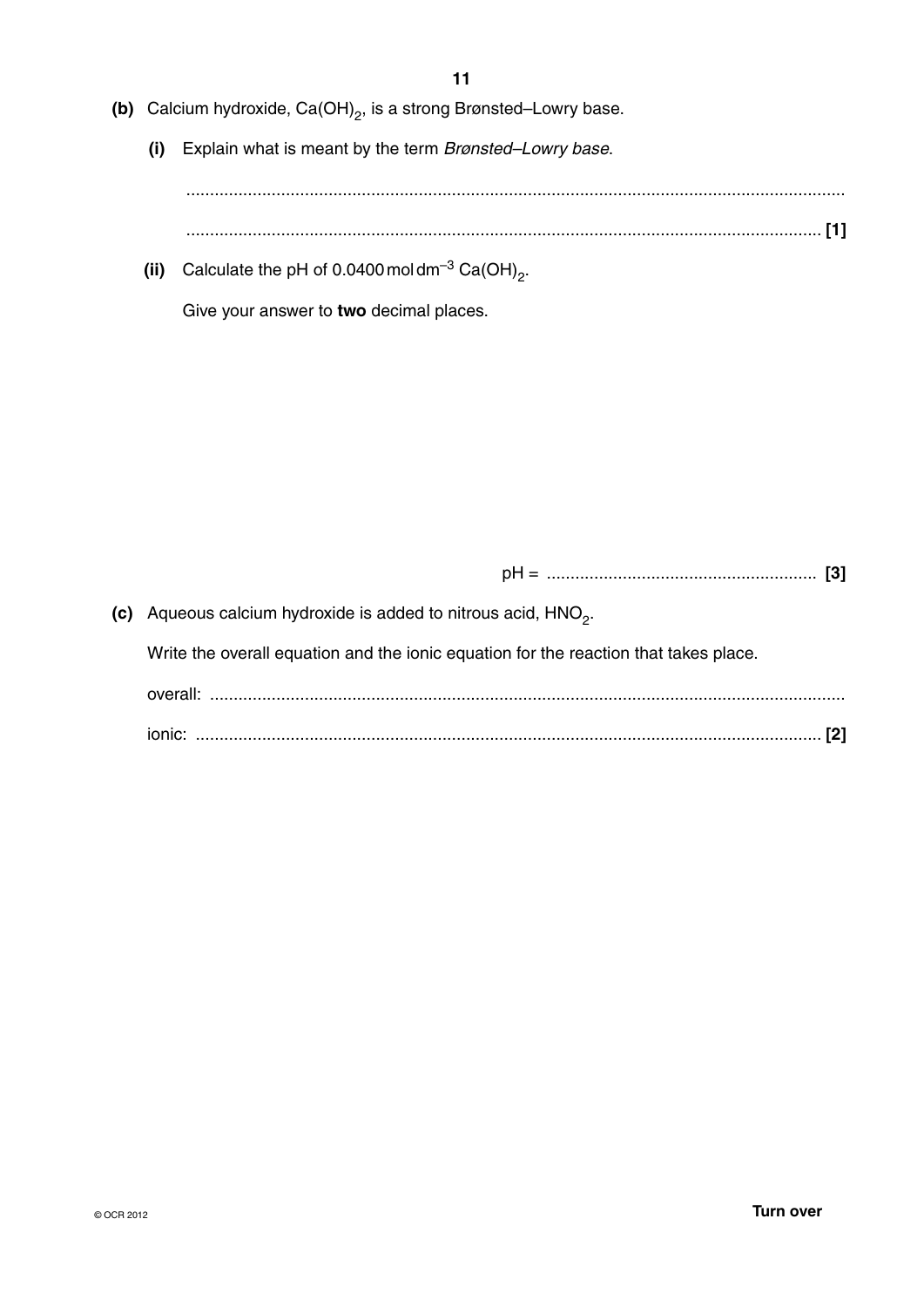- (d) Carbonic acid,  $H_2CO_3$ , is a weak Brønsted–Lowry acid formed when carbon dioxide dissolves<br>in water. Healthy blood is buffered to a pH of 7.40. The most important buffer solution in blood is a mixture of carbonic acid and hydrogencarbonate ions,  $HCO<sub>3</sub>$ .
	- Explain how the carbonic acid-hydrogencarbonate mixture acts as a buffer in the control  $(i)$ of blood pH.



In your answer you should explain how equilibrium allows the buffer solution to control the pH.

| [5] |
|-----|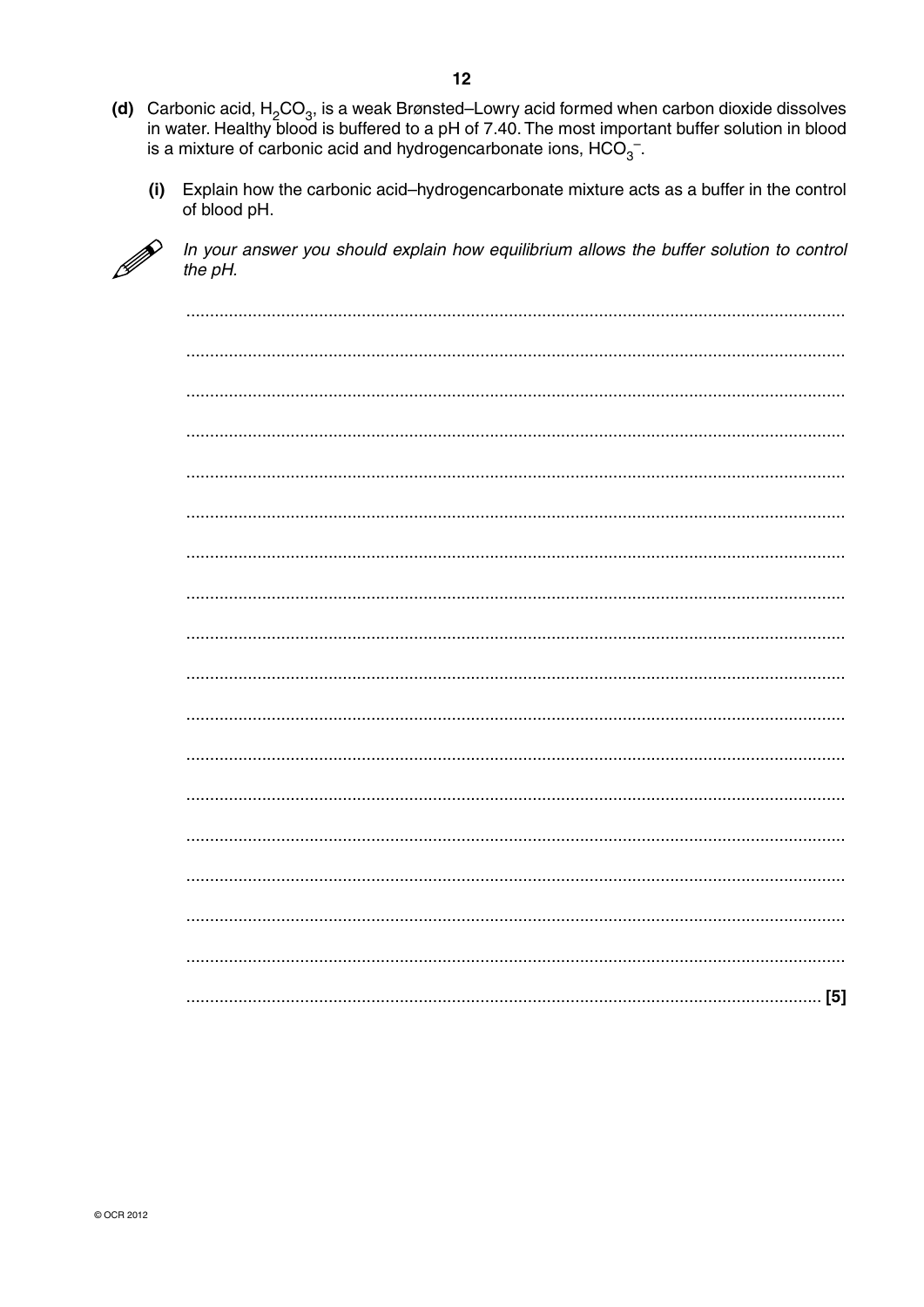**(ii)** Healthy blood at a pH of 7.40 has a hydrogencarbonate : carbonic acid ratio of 10.5 : 1. A patient is admitted to hospital. The patient's blood pH is measured as 7.20.

Calculate the hydrogencarbonate : carbonic acid ratio in the patient's blood.

**[5]**

**[Total: 22]**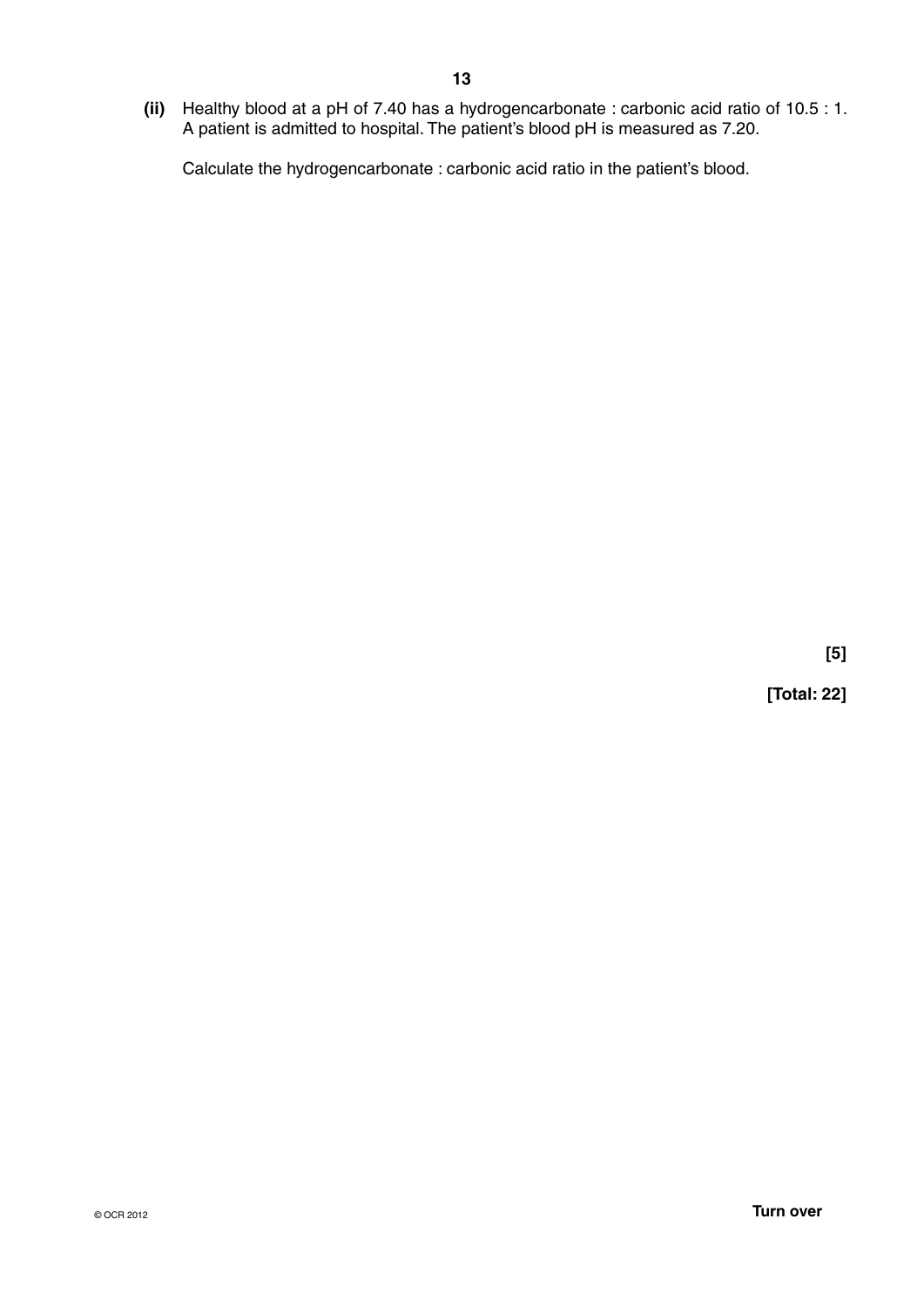- **5** Redox reactions can be used to generate electrical energy from electrochemical cells.
	- **(a)** A student carries out an investigation based on the redox systems shown in **Table 5.1** below.

| redox system                                                  | $E^{\bullet}$ /V |
|---------------------------------------------------------------|------------------|
| $Ni^{2+}(aq) + 2e^- \rightleftharpoons Ni(s)$                 | –0.25            |
| <b>2</b> $[Fe^{3+}(aq) + e^- \rightleftharpoons Fe^{2+}(aq)]$ | $+0.77$          |
| $ Cr^{3+}(aq) + 3e^- \rightleftharpoons Cr(s)$                | -0.74            |

### **Table 5.1**

The student sets up two standard cells to measure two standard cell potentials.

- **Cell A** is based on redox systems **1** and **2**.
- **Cell B** is based on redox systems **1** and **3**.
- **(i)** Draw a labelled diagram to show how the student could have set up **Cell A**, based on redox systems **1** and **2**, to measure the standard cell potential.

| [3]                                                                                                                                          |  |
|----------------------------------------------------------------------------------------------------------------------------------------------|--|
| (ii) For each standard cell below,<br>what would be the standard cell potential?<br>what would be the sign of the Ni electrode?<br>$\bullet$ |  |
| <b>Cell A</b> based on redox system 1 and 2:                                                                                                 |  |
|                                                                                                                                              |  |
|                                                                                                                                              |  |
| <b>Cell B</b> based on redox system 1 and 3:                                                                                                 |  |
|                                                                                                                                              |  |
|                                                                                                                                              |  |
| [2]                                                                                                                                          |  |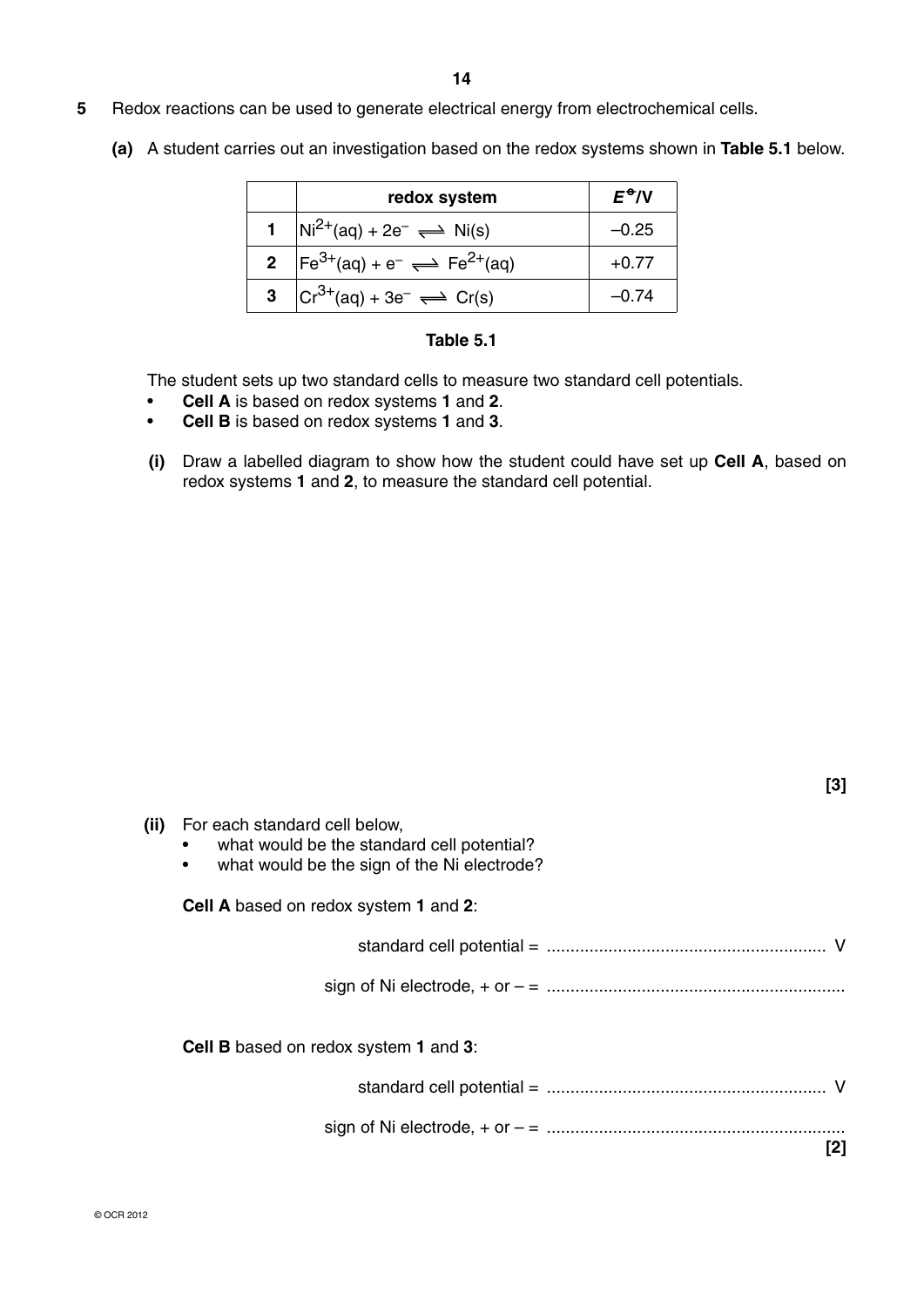**(b)** The student left each cell in **(a)** connected for a length of time.

For each cell, the student weighed the nickel electrode before connecting the cell and after the cell had been disconnected.

The student made the following observations.

- In **Cell A**, the nickel electrode lost mass.
- In **Cell B**, the nickel electrode gained mass.
- In **both** cells, the measured cell potential slowly changed.

Explain these observations. Include equations in your answer.

 ................................................................................................................................................... ................................................................................................................................................... ................................................................................................................................................... ................................................................................................................................................... ................................................................................................................................................... .............................................................................................................................................. **[3]**

 **(c)** Nickel metal hydride cells (NiMH cells) are being developed for possible use in cars. In a NiMH cell, an alloy is used to absorb hydrogen as a metal hydride. For simplicity, the alloy can be represented as M and the metal hydride as MH.

The overall cell reaction in a NiMH cell is shown below.

 $MH + NiO(OH) \rightarrow M + Ni(OH)_{2}$ 

The half-equation at one electrode is shown below.

 $NiO(OH) + H<sub>2</sub>O + e^- \rightarrow Ni(OH)<sub>2</sub> + OH^-$ 

 **(i)** Deduce the half-equation at the other electrode.

...................................................................................................................................... **[1]**

 **(ii)** State a method, other than absorption, that is being developed to store hydrogen for possible use as a fuel in cars.

...................................................................................................................................... **[1]**

**[Total: 10]**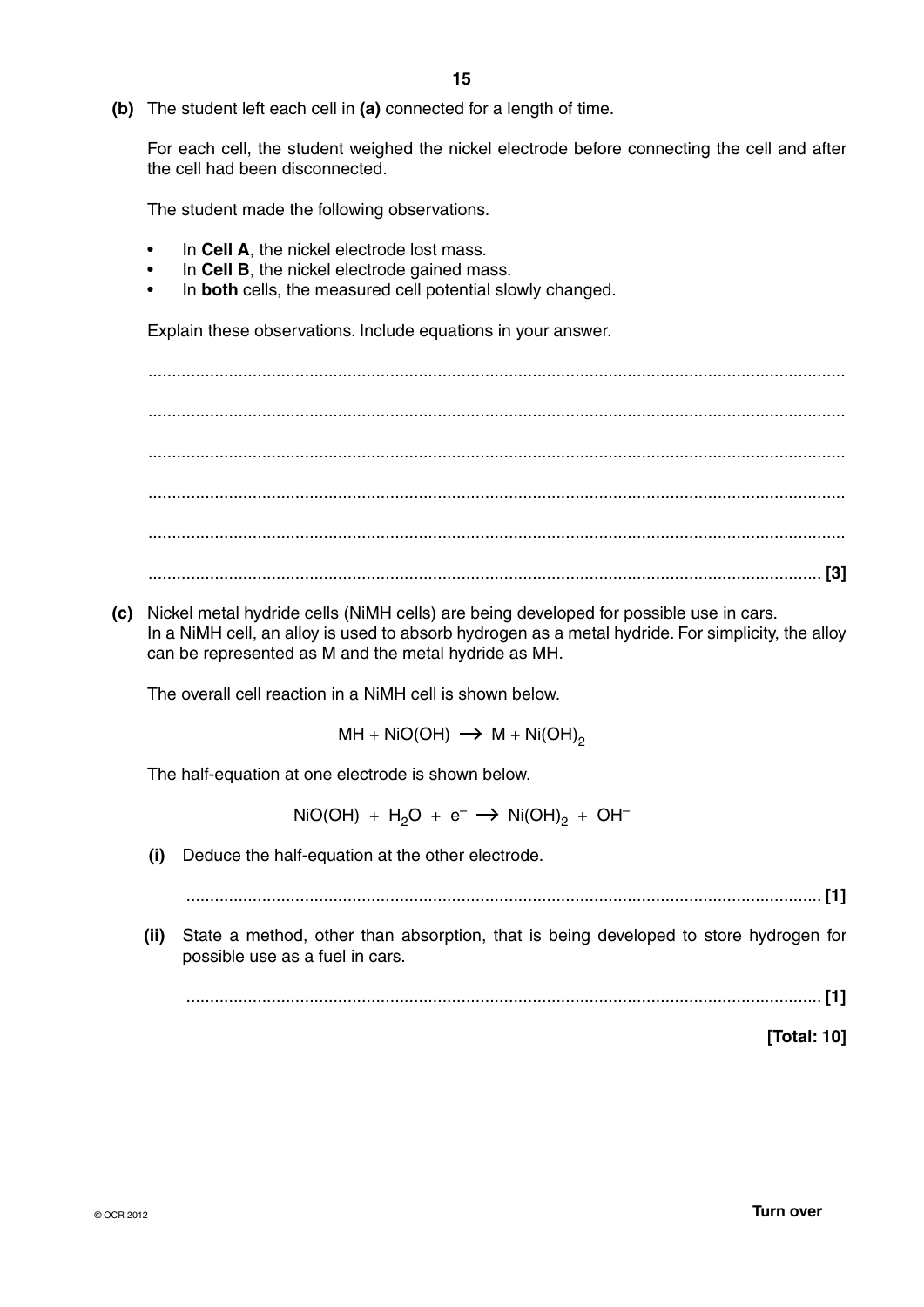- **6** Free energy changes can be used to predict the feasibility of processes.
	- **(a)** Write down the equation that links the free energy change with the enthalpy change and temperature.

.............................................................................................................................................. **[1]**

 **(b)** You are provided with equations for five processes.

For each process, predict the sign of Δ*S*.

| process                                                                                            | sign of $\Delta S$ |
|----------------------------------------------------------------------------------------------------|--------------------|
| $2CO(g) + O_2(g) \rightarrow 2CO_2(g)$                                                             |                    |
| $\text{NaCl}(s) + (aq) \rightarrow \text{NaCl}(aq)$                                                |                    |
| $H_2O(I) \rightarrow H_2O(s)$                                                                      |                    |
| $Mg(s) + H_2SO_4(aq) \rightarrow MgSO_4(aq) + H_2(g)$                                              |                    |
| CuSO <sub>4</sub> (s) + 5H <sub>2</sub> O(l) $\rightarrow$ CuSO <sub>4</sub> •5H <sub>2</sub> O(s) |                    |

**[2]**

 **(c)** Ammonia can be oxidised as shown in the equation below.

$$
4NH3(g) + 5O2(g) \rightarrow 4NO(g) + 6H2O(g)
$$

Standard entropies are given in the table below.

| substance                                                 | NH <sub>3</sub> (g) | $O_2(g)$ | NO(g) | H <sub>2</sub> O(g) |
|-----------------------------------------------------------|---------------------|----------|-------|---------------------|
| $\mid$ $S^{\bullet}/$ J K <sup>-1</sup> mol <sup>-1</sup> | 192                 | 205      | O1 1  | 189                 |

Calculate the standard entropy change, in  $J K^{-1}$  mol<sup>-1</sup>, for this oxidation of ammonia.

Δ*S*  –o– = ....................................... J K–1 mol–1 **[2]**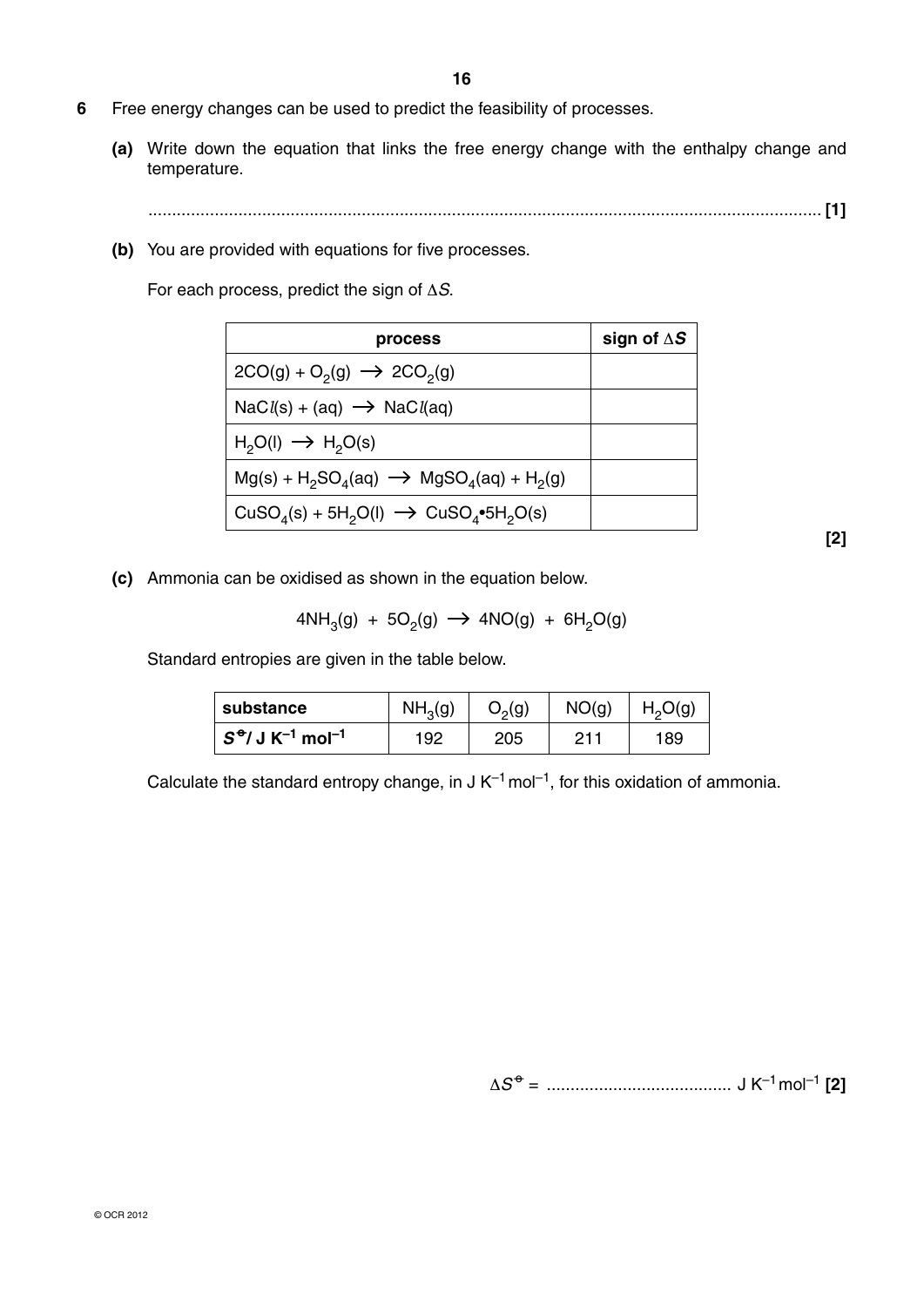**(d)** The exothermic reaction below occurs spontaneously at low temperatures but does **not** occur at very high temperatures.

$$
2SO_2(g) + O_2(g) \longrightarrow 2SO_3(g)
$$

Explain why.

 ................................................................................................................................................... ................................................................................................................................................... ................................................................................................................................................... ................................................................................................................................................... ................................................................................................................................................... .............................................................................................................................................. **[2]**

**(e)** An ore of iron contains iron(III) oxide,  $Fe<sub>2</sub>O<sub>3</sub>$ . Iron is extracted from this ore by heating with carbon. The equation below shows one of the reactions which takes place.

 $Fe<sub>2</sub>O<sub>3</sub>(s) + 3C(s)$   $\rightarrow$  2Fe(s) + 3CO(g)

 $\Delta S$  = +543 J K<sup>-1</sup> mol<sup>-1</sup> and  $\Delta H$  = +493 kJ mol<sup>-1</sup>

Calculate the minimum temperature at which this reaction becomes feasible.

Show **all** your working.

minimum temperature = .......................................................... **[3]**

**[Total: 10]**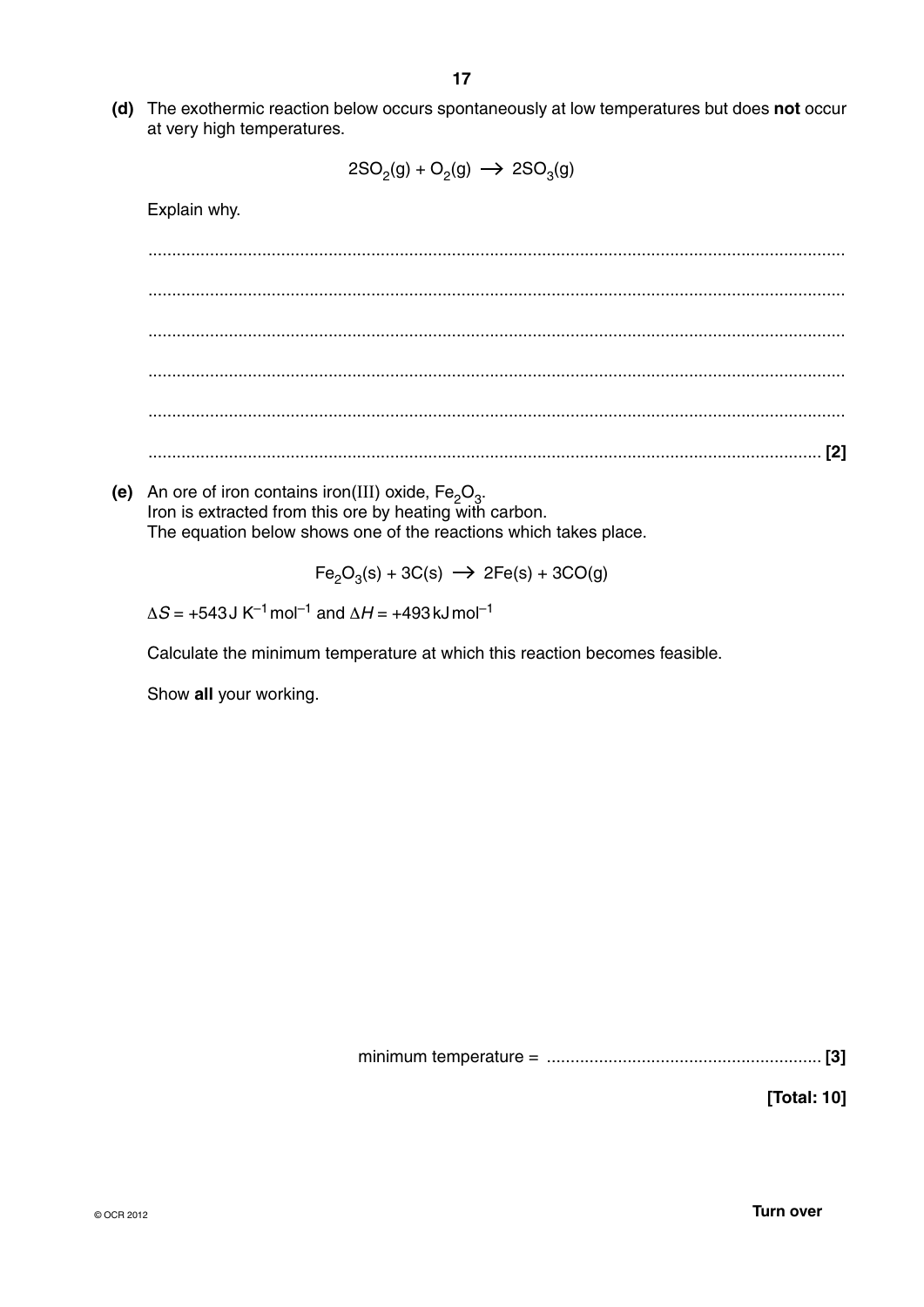**7** Dinitrogen tetroxide,  $N_2O_4(g)$ , and nitrogen dioxide,  $NO_2(g)$ , coexist in the following equilibrium.

$$
2NO2(g) \Longrightarrow N2O4(g) \qquad \Delta H = -57 \text{ kJ} \text{ mol}^{-1}
$$

A chemist adds 4.00 mol NO<sub>2</sub> to a container with a volume of 2.00 dm<sup>3</sup>. The container is sealed, heated to a constant temperature and allowed to reach equilibrium.

The equilibrium mixture contains  $3.20$  mol NO<sub>2</sub>.

(a) Calculate the value for  $K_c$  under these conditions.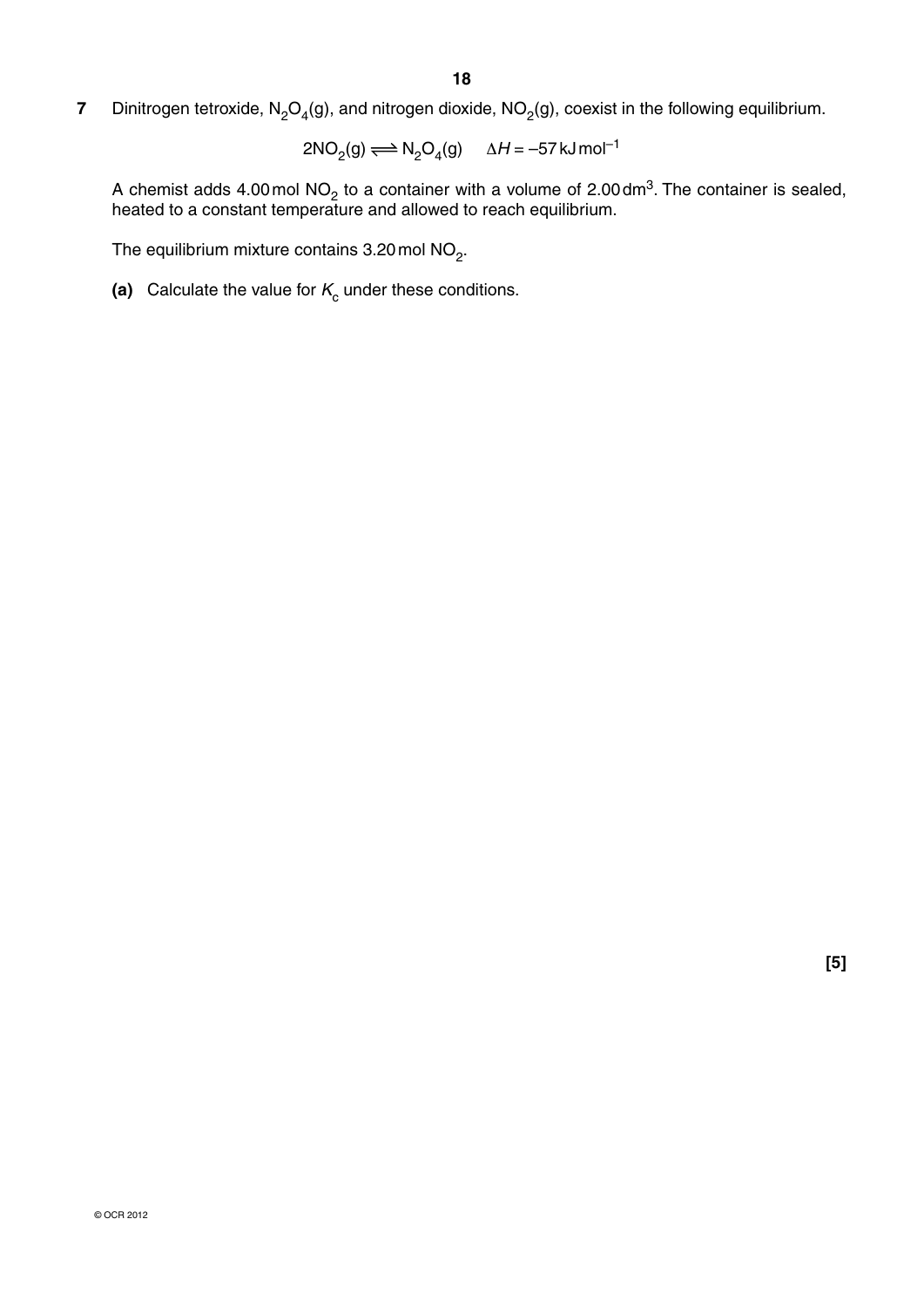(b) The experiment is repeated but the pressure in the container is doubled.

Explain in terms of  $K_c$  the effect on the concentrations of NO<sub>2</sub> and N<sub>2</sub>O<sub>4</sub> when the mixture has reached equilibrium.

[Total: 8]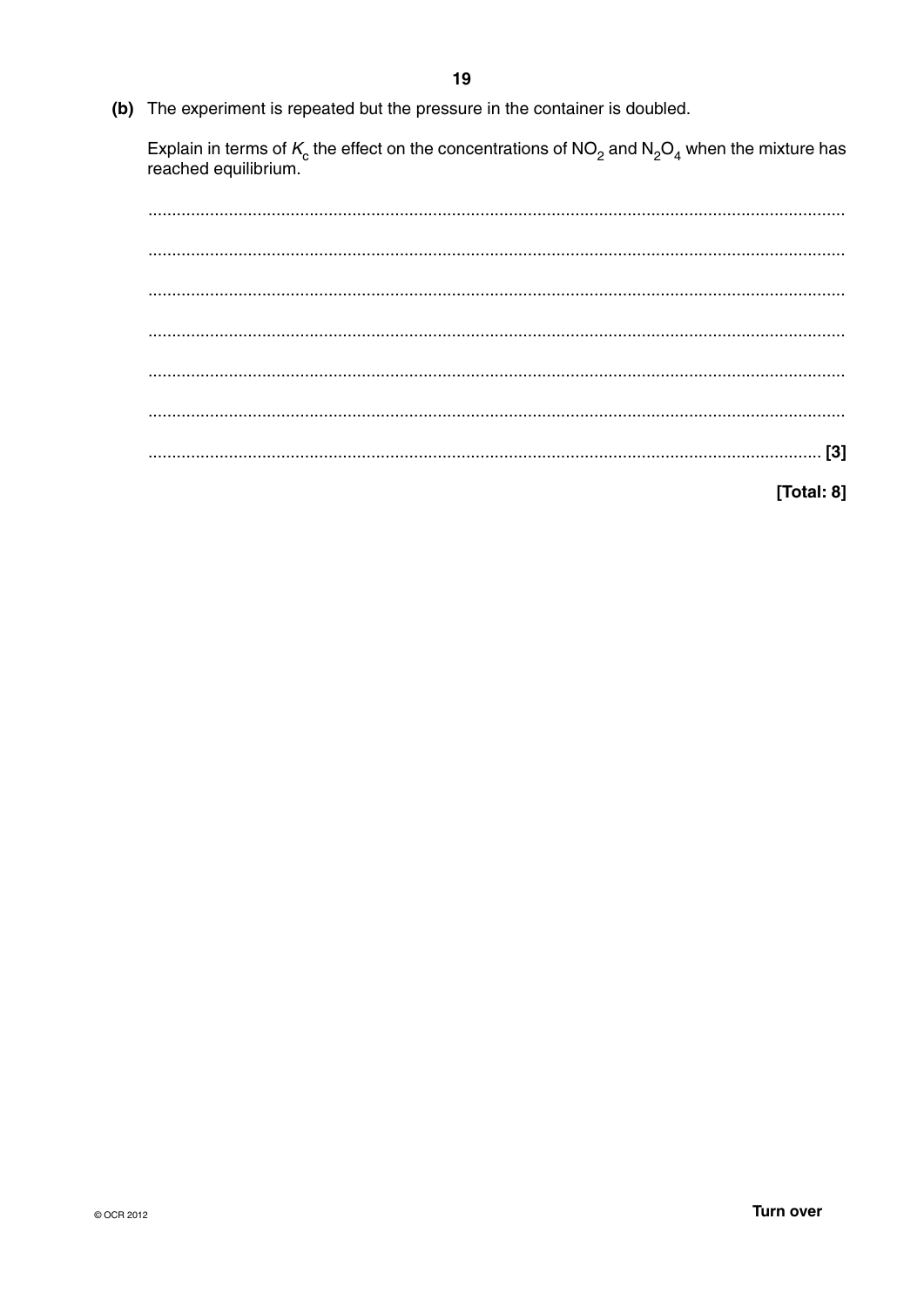**8** Haematite is the main ore of iron. The percentage of iron in a sample of haematite can be determined using the method below.

#### **Method**

- **Stage 1.** An excess of concentrated hydrochloric acid is added to a 3.25 g sample of haematite. The iron(III) oxide in the haematite reacts to form a solution containing  $Fe<sup>3+</sup>$  ions.
- **Stage 2.** An excess of aqueous tin(II) chloride is added.  $Sn^{2+}$  reduces the Fe<sup>3+</sup> present to Fe<sup>2+</sup>. Excess  $Sn^{2+}$  is removed.
- **Stage 3.** The solution is diluted and made up to 250.0 cm<sup>3</sup> in a volumetric flask.
- **Stage 4.** A 25.0 cm<sup>3</sup> sample of this solution is pipetted into a conical flask.
- **Stage 5.** The solution in the conical flask is titrated with 0.0200 moldm<sup>-3</sup> aqueous potassium dichromate(VI),  $K_2Cr_2O_7$ . The Fe<sup>2+</sup> ions are  $\alpha$  *oxidised to Fe<sup>3+</sup>* ions.

 **Stage 6. Stages 4** and **5** are repeated to obtain an average titre of 26.5 cm3.

You are provided with the following electrode potentials.

You may need to use this information throughout this question.

| $Sn^{4+}(aq) + 2e^- \implies Sn^{2+}(aq)$                                                                                                    |  | $E^{\phi}$ = +0.15V   |
|----------------------------------------------------------------------------------------------------------------------------------------------|--|-----------------------|
| $Fe^{3+}(aq) + e^{-} \implies Fe^{2+}(aq)$                                                                                                   |  | $E^{\phi}$ = +0.77V   |
| $Cr_2O_7^{2-}$ (aq) + 14H <sup>+</sup> (aq) + 6e <sup>-</sup> $\implies$ 2Cr <sup>3+</sup> (aq) + 7H <sub>2</sub> O(l) $E^{\oplus}$ = +1.33V |  |                       |
| $Cl2(aq) + 2e^- \implies 2Cl-(aq)$                                                                                                           |  | $E^{\theta} = +1.36V$ |
| $MnOa-(aq) + 8H+(aq) + 5e^- \implies Mn2+(aq) + 4H2O(l)$ $E0 = +1.51V$                                                                       |  |                       |

 **(a)** Write an equation for the reaction between iron(III) oxide and concentrated hydrochloric acid, occurring in **Stage 1**.

.............................................................................................................................................. **[1]**

 **(b)** Write equations for the reactions involving iron ions in **Stages 2** and **5**.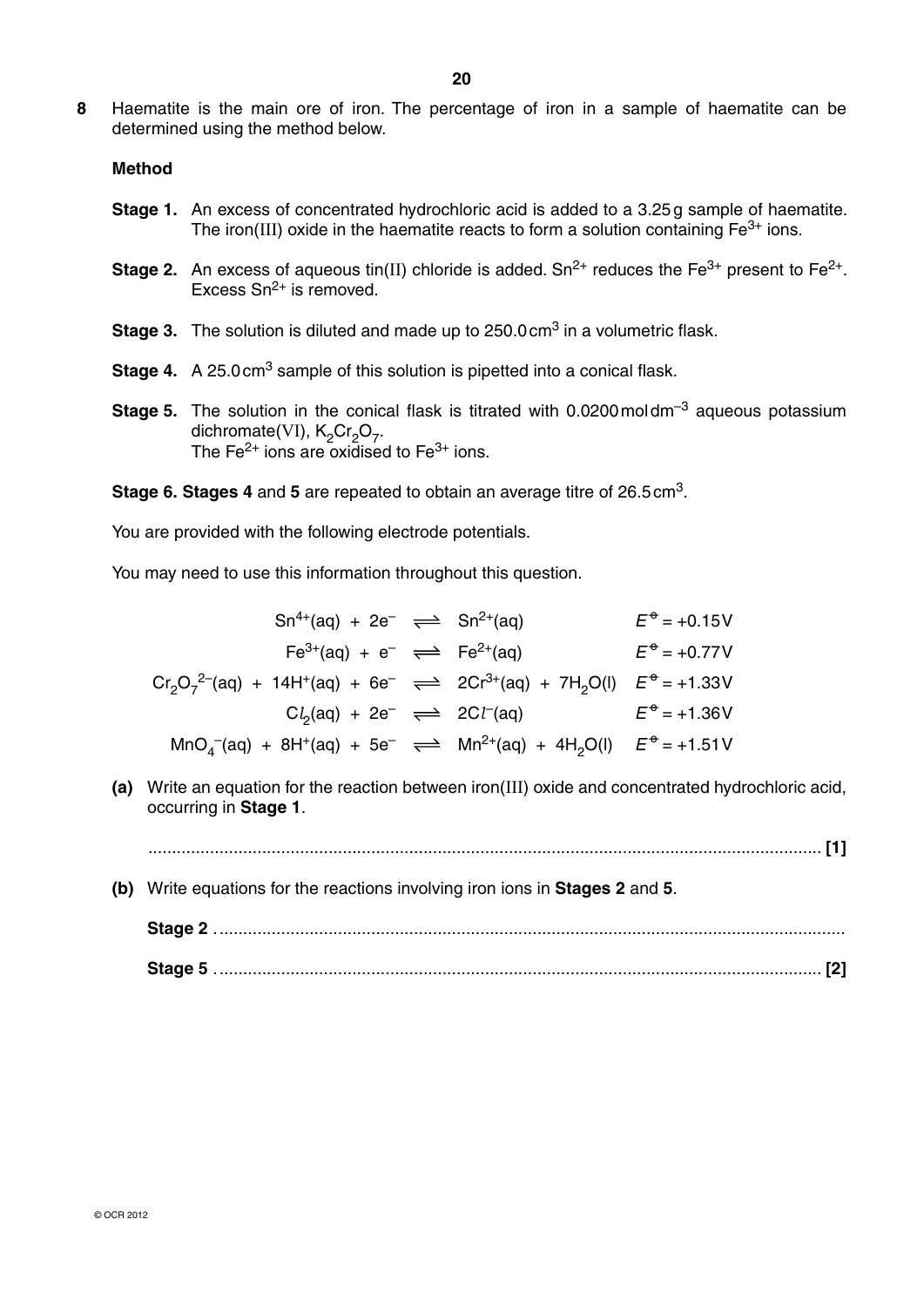**(c)** Calculate the percentage by mass of iron in the haematite ore.

percentage iron = ..................................................... % **[5]**

(d) Aqueous potassium manganate(VII), KMnO<sub>4</sub>(aq), is not suitable for titrating the solution in this method. Aqueous potassium dichromate(VI),  $K_2Cr_2O_7(aq)$ , is used instead.

Suggest and explain why potassium dichromate(VI),  $K_2Cr_2O_7$ , is suitable for this titration whereas potassium manganate(VII), KMnO $_4$ , is not suita $\bar{\rm b}$ le.

 ................................................................................................................................................... ................................................................................................................................................... ................................................................................................................................................... .............................................................................................................................................. **[2] [Total: 10]**

## **END OF QUESTION PAPER**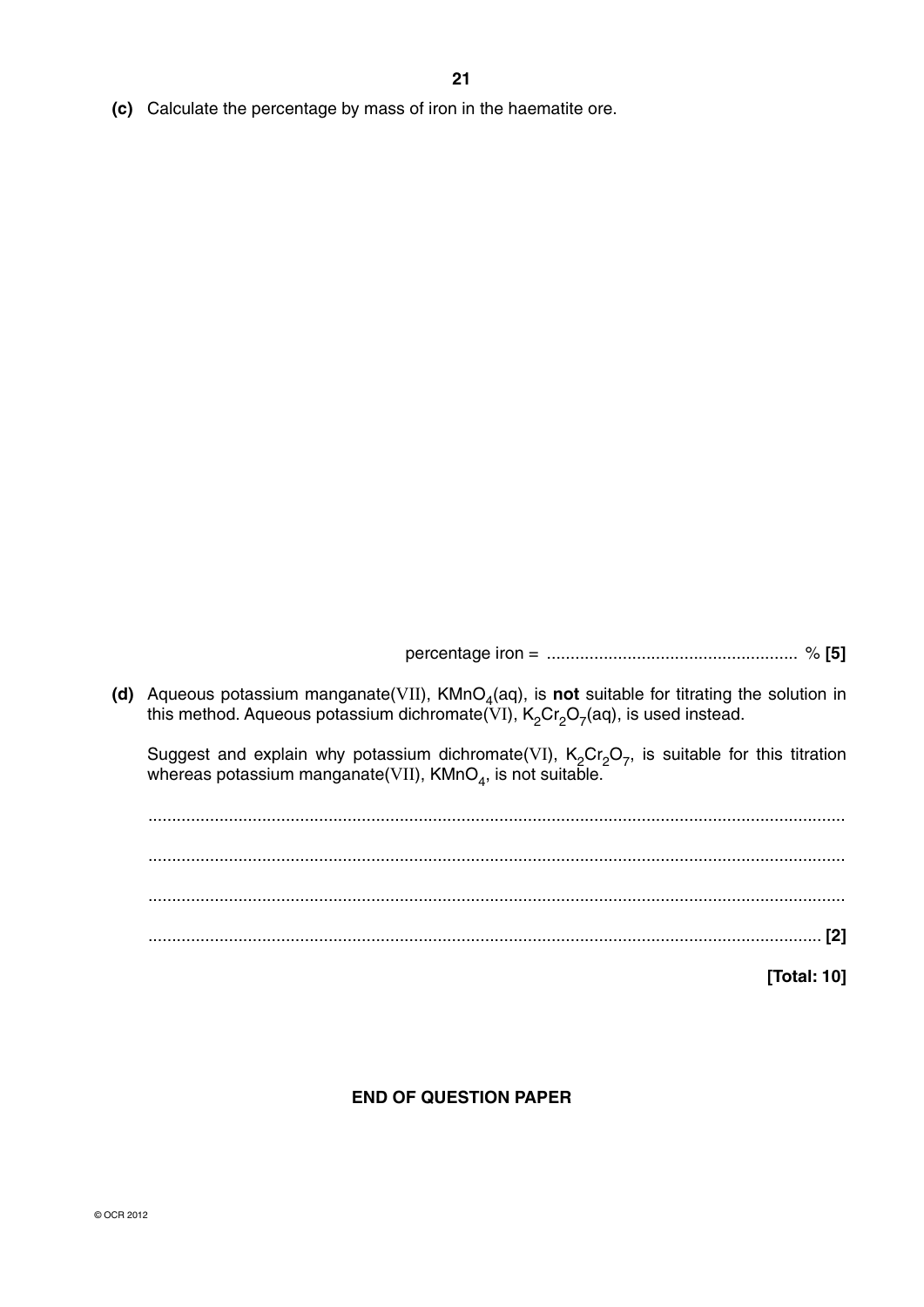## **ADDITIONAL PAGE**

If additional space is required, you should use the lined pages below. The question number(s) must be clearly shown.

© OCR 2012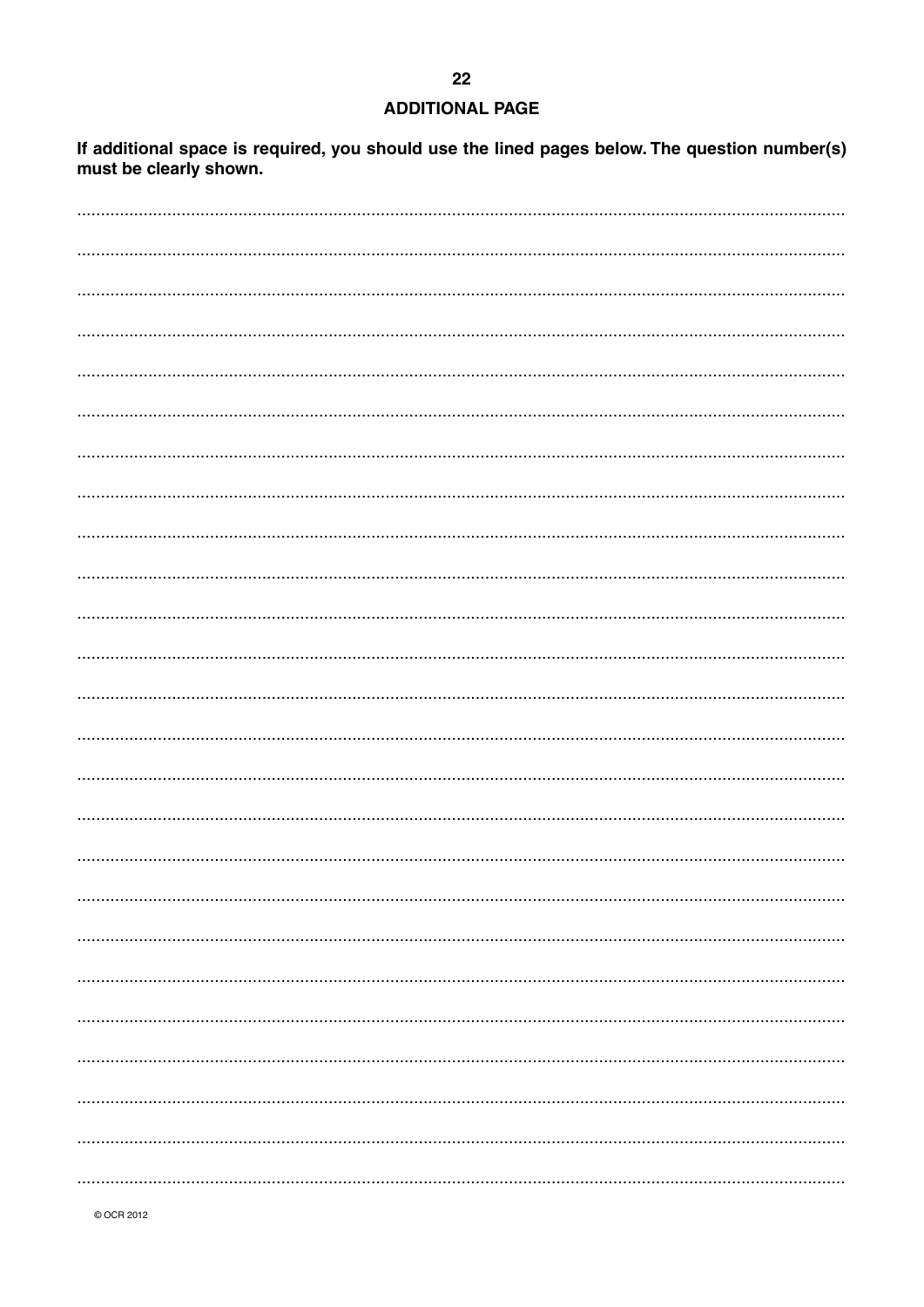| <b>ADDITIONAL PAGE</b> |  |  |  |
|------------------------|--|--|--|
|                        |  |  |  |